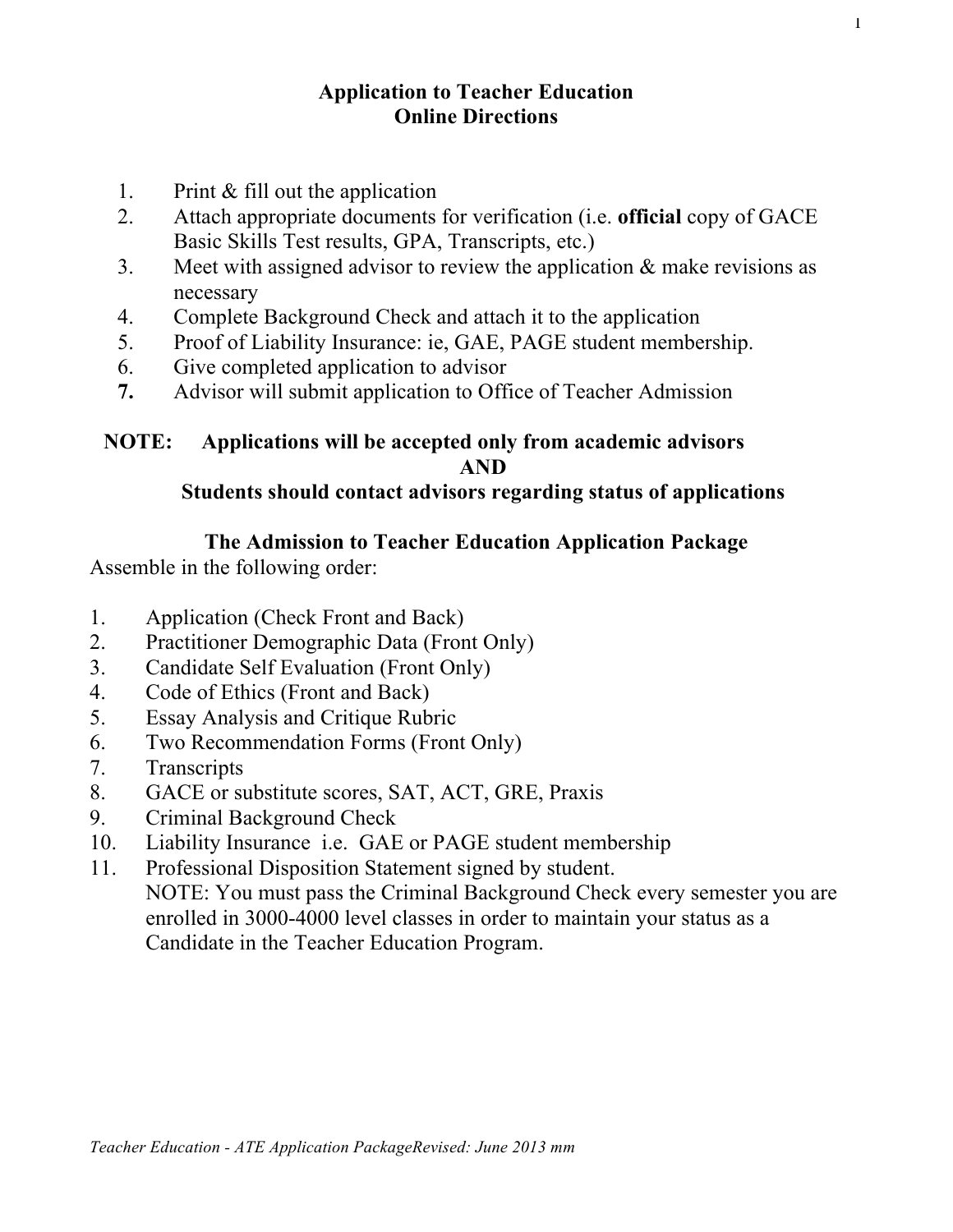### **ALBANY STATE UNIVERSITY COLLEGE OF EDUCATION AND COLLEGE OF ARTS & SCIENCES APPLICATION FOR ADMISSION TO THE PROFESSIONAL EDUCATION UNIT-PEU**

### **PART I: STUDENT INFORMATION**

| <b>RAMID:</b>         |                         |                     |      |                          |          |
|-----------------------|-------------------------|---------------------|------|--------------------------|----------|
|                       | Must be admitted to ASU | Last Name           |      | First Name               | Initial  |
| <b>Local Address:</b> |                         |                     |      |                          |          |
|                       |                         | Street              | City | State                    | Zip Code |
| Permanent             |                         |                     |      |                          |          |
| <b>Address:</b>       |                         |                     |      |                          |          |
|                       |                         | <b>Street</b>       | City | State                    | Zip Code |
| <b>ASU Email</b>      |                         | Home<br>Telephone # |      | Preferred<br>Telephone # |          |

### **PART II: CERTIFICATION INFORMATION**

| Area                                                                                                                                   |                                                                                                                | <b>Seeking</b>                                                                                              |
|----------------------------------------------------------------------------------------------------------------------------------------|----------------------------------------------------------------------------------------------------------------|-------------------------------------------------------------------------------------------------------------|
| Early Childhood<br>Music Education<br>Health and Physical<br>Education<br>Science (Broad Based<br>Field)<br>Special Education<br>Other | Middle Grades<br>Primary-P<br>Secondary -S<br>Concentration<br>Lang. Arts<br>Math<br>Science<br>Social Studies | Degree<br>Minor<br><b>Transition Status</b><br>Certification Only<br>T4-Bachelor<br>T <sub>5</sub> -Masters |

#### **PART III: PERFORMANCE MEASURES** (*Attach documents of verification for all applicable items below)*

|    | <b>ENGL 1101</b>           | 5. | <b>ASU Hours Earned</b> | 9.  | Check Sheet/Current Program of Study        |
|----|----------------------------|----|-------------------------|-----|---------------------------------------------|
|    | <b>ENGL 1102</b>           | 6. | ASU Cumulative GPA      | 10. | Recommendation Form (2)                     |
|    | <b>EDUC 2110 OR</b>        |    | Transfer GPA            |     | (From any College or University Professors) |
| 4. | <b>EDUC 2201</b>           | 8. | Transfer Hours          |     |                                             |
|    |                            |    |                         |     |                                             |
|    | Praxis I/GACE Basic Skills |    |                         |     | Criminal Background Check                   |
|    | Or If Exempt,              |    |                         |     | <b>Applicant Self-Evaluation</b>            |
|    | Act 43 Engl/Math Or        |    |                         |     |                                             |
|    | SAT 1000 Verbal/Math       |    |                         |     | <b>Applicant Essay</b>                      |
|    |                            |    | Date of Test            |     | (See Attached Guideline Rubric)             |
|    |                            |    |                         |     |                                             |

**Advisor Signature:**

(I have reviewed and verified evidence for Performance Measures in Part III)

## **FOR ADMISSION OFFICE OF THE PROFESSIONAL EDUCATION UNIT USE ONLY**

#### **Approved by**

*Teacher Education - ATE Application PackageRevised: June 2013 mm*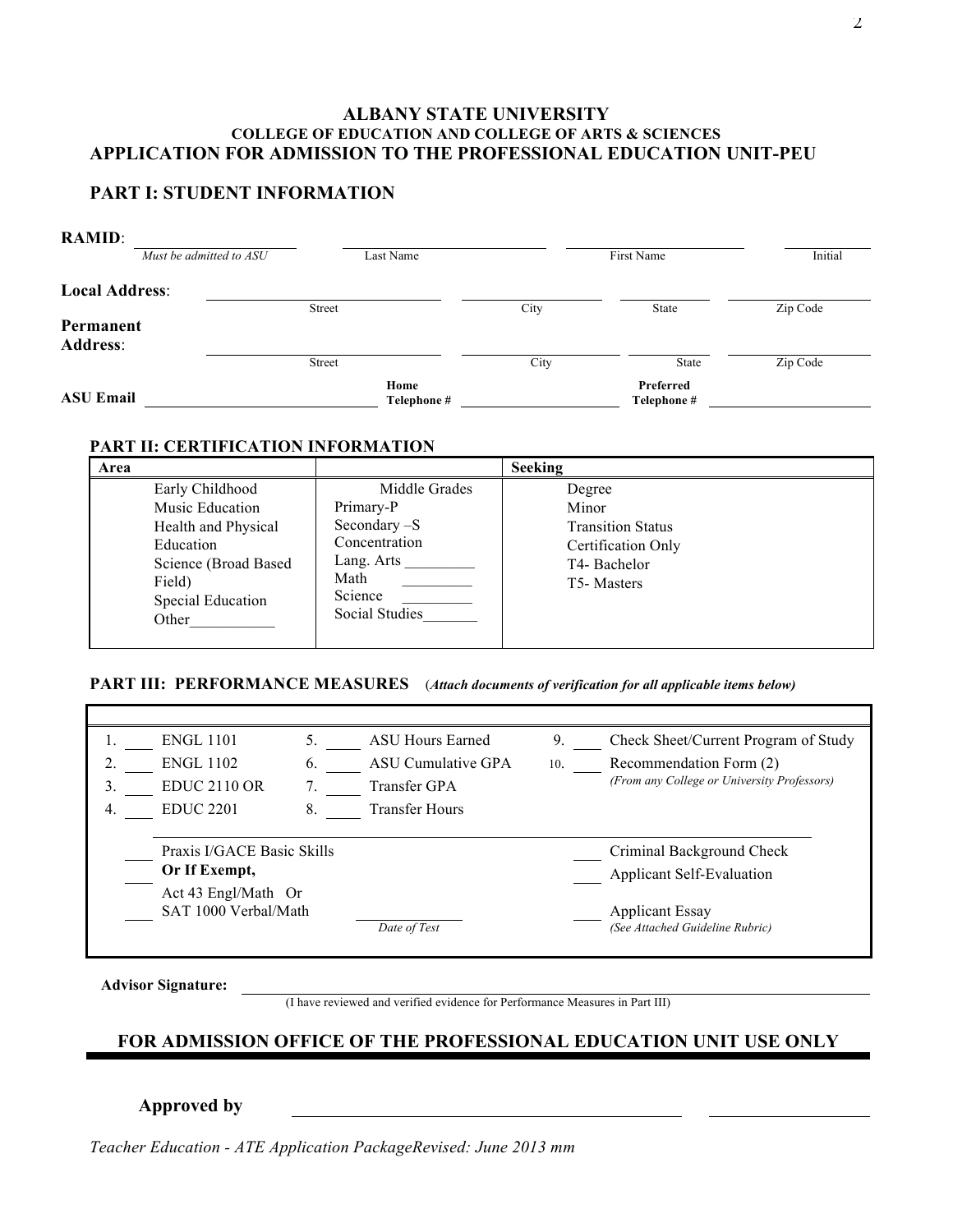3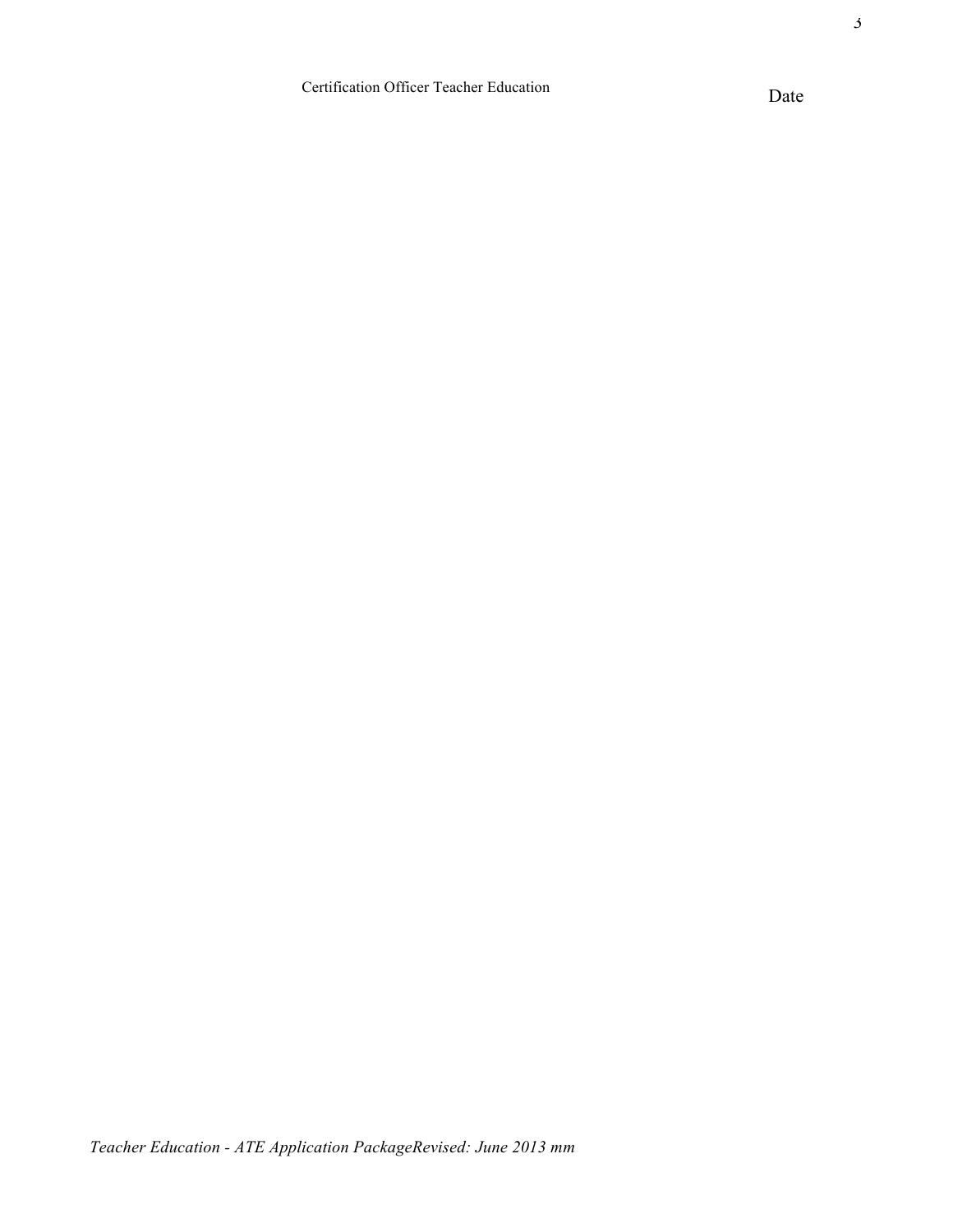## **APPLICATION PROCESS**

THE ADMISSION OFFICE OF THE PROFESSIONAL EDUCATION UNIT RESERVES THE RIGHT TO CHANGE PROVISIONS LISTED IN THE CATALOG AND OTHER STUDENT-INFORMATION DOCUMENTS IN ADHERENCE TO CHANGES MANDATED BY FEDERAL, STATE AND LOCAL AGENCIES THAT GOVERN TEACHER EDUCATION PROGRAMS

### **APPLICANT**

The application forms are available in The Admission Office of the Professional Education Unit, Academic (ACAD) Building Suite 252. The applicant must initiate the application process by completing the information in Part I, Part II, and Part III (if applicable) of the application, attaching verification documents for each section, and presenting the complete packet to the assigned advisor.

### **ADVISORS**

Advisors facilitate the application process to ensure that the application is signed and complete the application. Advisors should submit the applicant's packet to the Coordinator of Admissions to Teacher Education.

#### **CERTIFICATION OFFICER FOR TEACHER EDUCATION**

The Certification Officer for the Professional Education Unit approves or denies applications. If denied, the Certification Officer will return the application packet, with explanation, to the Advisor within five working days of receipt of the application packet. Upon approval the Certification Officer provides the applicant a letter of admittance by ram e-mail.

#### **DEADLINE FOR SUBMISSION OF APPLICATION PACKET**

The applicant must initiate the application process one semester prior to the semester in which they expect to enroll in 3000 or 4000 level Teacher Education courses.

### **GPA**

A GPA of 2.50 or above must be maintained for good standing in the Teacher Education program and is required for certification and Graduation You must have a 2.50 GPA to participate in Student Teaching or Internships. A GPA of 2.75 or better is required for Second Chance applicants. .

### **BEGINNING SCHOOL EXPERIENCE**

All students are required to spend two weeks in a public school to observe/participate at the beginning of the school year. Students must apply for the beginning school experience during the spring semester prior to the academic year they are scheduled to student teach, whether student teaching in the fall or the spring. They must complete this non-paid volunteer experience as a staff member in a public school setting. Approval and arrangements for the beginning school experience are made with the public school by the Director of Clinical Experiences. Service for one year as a paraprofessional may substitute for the beginning school experience.

#### **EDUC 4400: PREPARATION FOR TEACHING**

Approval from the ASU coordinator of student teaching is required for enrollment in this class. Students should take this course in **THE SEMESTER** before **STUDENT TEACHING** or **INTERNSHIP**. You must pass your Criminal Background Check and maintain the 2.50 GPA in order to Student Teach or Intern.

**All Candidates must pass all areas of the GACE in their program of study prior to Graduation.** 

#### **TRANSITION STATUS:**

First time transfer students with an AA degree in Education may be granted an exemption to take 3000 level courses for the first semester of enrollment. This exception will allow transfer students to be advised at ASU and given an opportunity to be admitted to Teacher Education prior to passing Praxis I/GACE Basic Skills. Students granted this transition period must have a 2.5 cumulative GPA. , and pass a Criminal Background Check.

#### **EDUC. 2199 Orientation to Teacher Education**

Candidates will be enrolled in this course upon acceptance and must complete the course in order to remain in the Teacher Education Program.

I read and understand the above policy statements about the procedural process for admittance to the Teacher Education Program at Albany State University.

Applicant's signature: \_\_\_\_\_\_\_\_\_\_\_\_\_\_\_\_\_\_\_\_\_\_\_\_\_\_\_\_\_\_\_\_\_\_\_\_\_\_\_\_\_\_\_\_\_ Date: \_\_\_\_\_\_\_\_\_\_\_\_\_\_\_\_\_\_\_\_\_\_\_\_\_\_\_\_

*Teacher Education - ATE Application PackageRevised: June 2013 mm*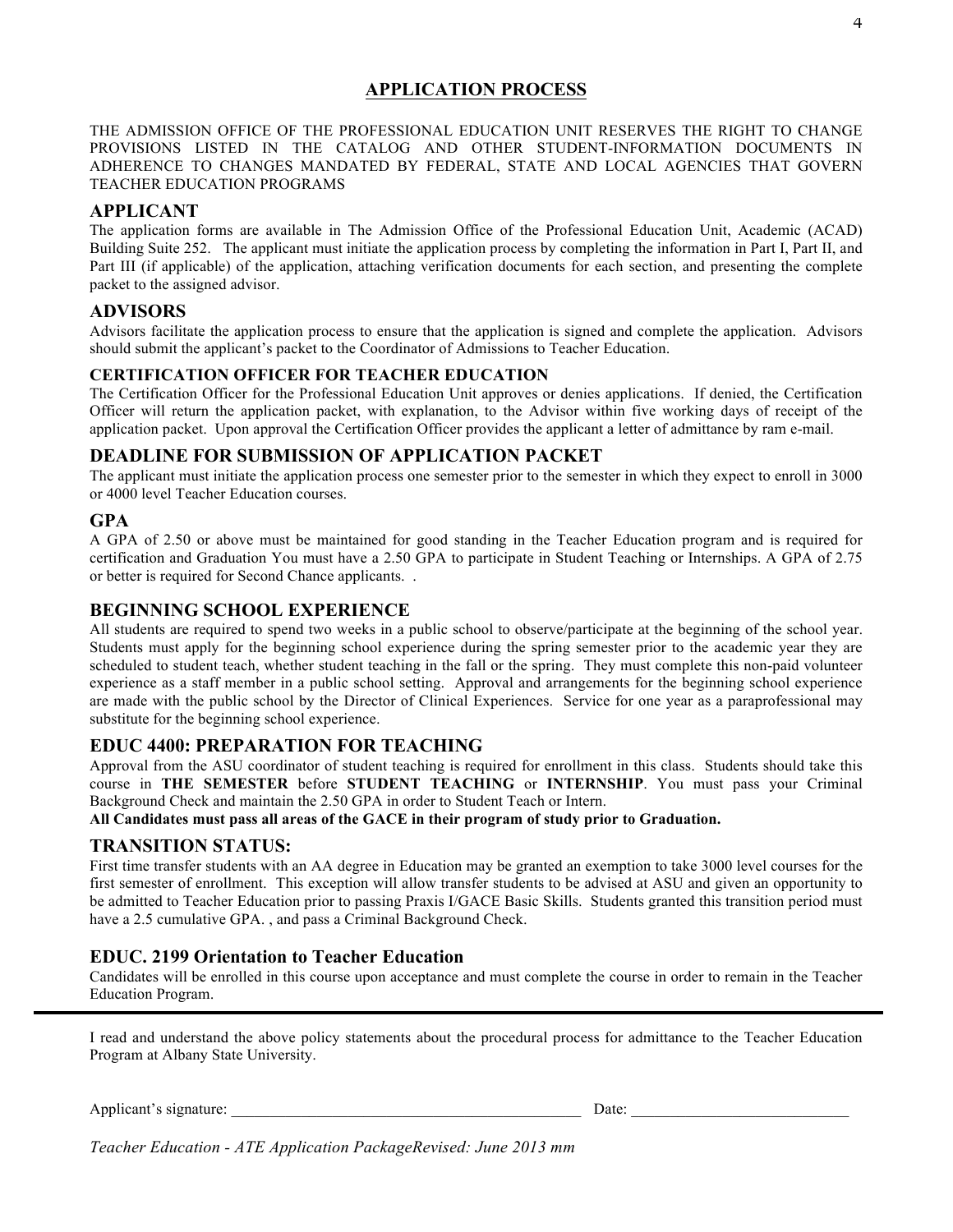# Practitioner Demographic Data

| Certification Level:<br>$P-5$<br>$4 - 8$<br>$7 - 12$<br><b>BS Ed. T-4</b><br>MS Ed T-5 |                 |           |                          |                                                                                                                                          |         | <b>Math Education</b><br>Other:     | Area(s) of Certification<br><b>English Education</b><br><b>Early Childhood Education</b><br><b>Middle Grades Education</b><br><b>Broad Field Science Education</b><br><b>Social Science Education</b><br><b>Special Education</b><br><b>Interrelated/M Ed</b><br><b>Intellectually Disabled BS Ed</b><br><b>Science Education</b> |  |
|----------------------------------------------------------------------------------------|-----------------|-----------|--------------------------|------------------------------------------------------------------------------------------------------------------------------------------|---------|-------------------------------------|-----------------------------------------------------------------------------------------------------------------------------------------------------------------------------------------------------------------------------------------------------------------------------------------------------------------------------------|--|
|                                                                                        |                 |           |                          |                                                                                                                                          |         | <b>Music Education</b><br>Principal | <b>Health and Physical Education</b><br><b>Other School Personnel</b><br><b>Assistant Principal</b><br><b>School Counselor</b>                                                                                                                                                                                                    |  |
| Age:                                                                                   | <b>Under 21</b> | $21 - 30$ | $31 - 40$                | $41 - 50$                                                                                                                                | $51-59$ | $59+$                               |                                                                                                                                                                                                                                                                                                                                   |  |
| Gender:                                                                                |                 | Male      | Female                   |                                                                                                                                          |         |                                     |                                                                                                                                                                                                                                                                                                                                   |  |
| Ethnicity:                                                                             |                 |           | Hispanic<br>Multi-ethnic | White/Non-Hispanic<br><b>Black/Non-Hispanic</b><br><b>American Indian or Alaskan Native</b><br><b>Asian/Pacific Islander/East Indian</b> |         |                                     |                                                                                                                                                                                                                                                                                                                                   |  |

## Directions: **Please select the appropriate choice from the following items.**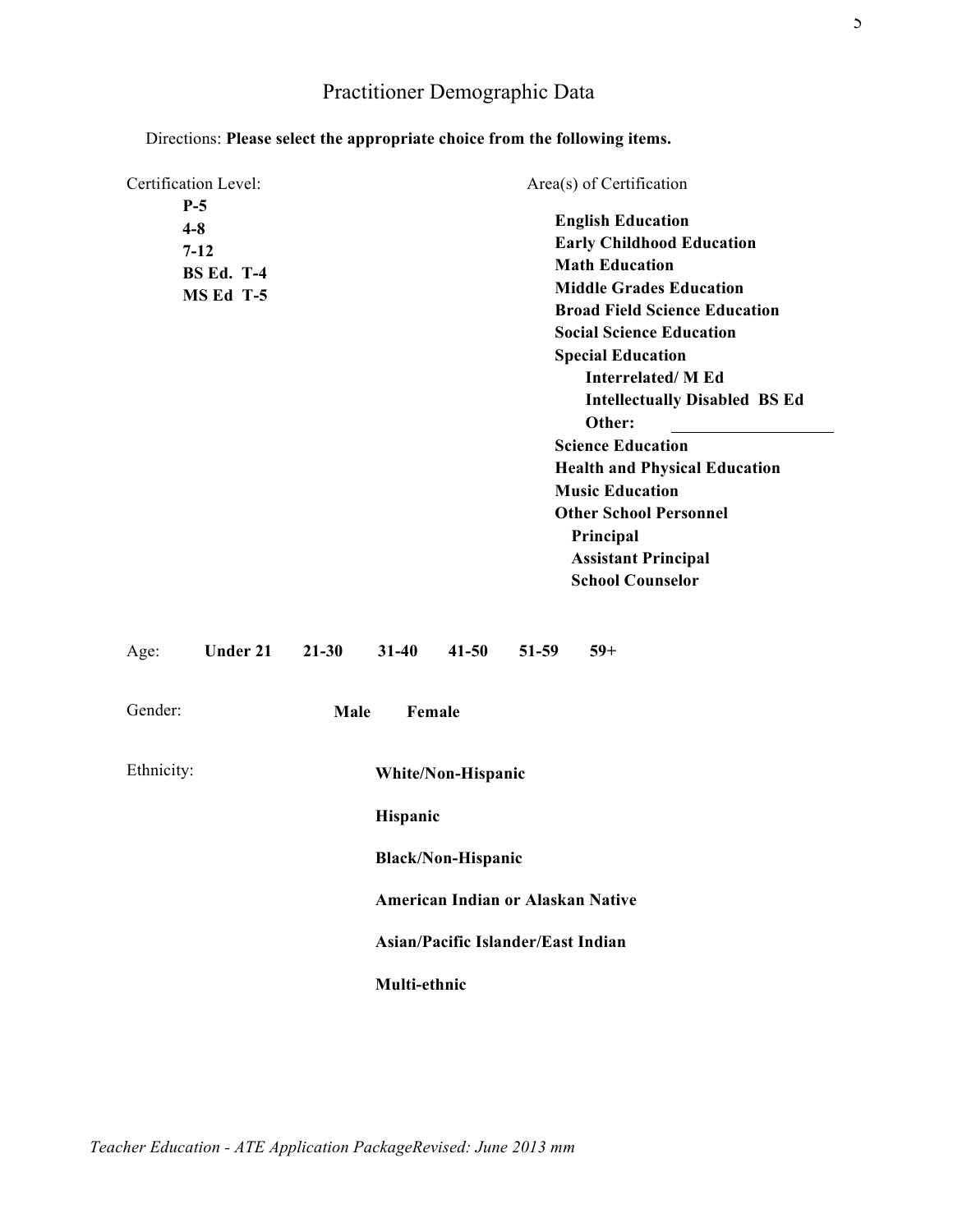# **Candidate Self-Evaluation**

| <b>Rating scale:</b> $1$ – Unacceptable $2$ – Acceptable $3$ – Targeted                       | <b>Score</b>      |  |  |  |  |  |
|-----------------------------------------------------------------------------------------------|-------------------|--|--|--|--|--|
| Commitment to students and their learning.                                                    |                   |  |  |  |  |  |
| I exhibit personal and professional integrity.<br>1.                                          | $1\quad 2\quad 3$ |  |  |  |  |  |
| I respect the learners he/she teaches.<br>2.                                                  | $1 \t2 \t3$       |  |  |  |  |  |
| I provide multicultural learning environments.<br>3.                                          | $1 \t2 \t3$       |  |  |  |  |  |
| I hold high expectations for all learners.<br>4.                                              | $1\quad 2\quad 3$ |  |  |  |  |  |
| I respond appropriately to the needs of each individual learner.<br>5.                        | $1 \t2 \t3$       |  |  |  |  |  |
| I create learning environments that support the development of every learner.<br>6.           | $1\quad 2\quad 3$ |  |  |  |  |  |
| Knowledge & Skills                                                                            |                   |  |  |  |  |  |
| 7. I demonstrate knowledge of the content required for his/her teaching area.                 | $1 \t2 \t3$       |  |  |  |  |  |
| I use appropriate oral and written language skills to communicate content.<br>8.              | $1 \t2 \t3$       |  |  |  |  |  |
| I implement effective instructional practices.<br>9.                                          | $1\quad 2\quad 3$ |  |  |  |  |  |
| 10. I use technology to support learning experiences for students.                            | $1 \t2 \t3$       |  |  |  |  |  |
| Managing and monitoring student learning.                                                     |                   |  |  |  |  |  |
| 11. I design instruction that is guided by principles of human growth and development that    | $1 \t2 \t3$       |  |  |  |  |  |
| is appropriate for all learners.                                                              |                   |  |  |  |  |  |
| 12. I design instruction that is guided by the Georgia Quality Core Curriculum and/or other   |                   |  |  |  |  |  |
| appropriate standards.                                                                        | $1\quad 2\quad 3$ |  |  |  |  |  |
| 13. I design instruction that incorporates parental involvement of all learners.              | $1\quad 2\quad 3$ |  |  |  |  |  |
| 14. I use multiple methods of assessing student learning.                                     | $1 \t2 \t3$       |  |  |  |  |  |
| 15. I recognize the characteristics of children with exceptional needs and follows            |                   |  |  |  |  |  |
| appropriate processes for student referrals.                                                  | $1\quad 2\quad 3$ |  |  |  |  |  |
| 16. I attain student achievement goals on specified learning outcomes.                        | $1\quad 2\quad 3$ |  |  |  |  |  |
| Personal Reflection                                                                           |                   |  |  |  |  |  |
| 17. I use feedback to improve on learning and practice.                                       | $1\quad 2\quad 3$ |  |  |  |  |  |
| 18. I participate in opportunities for further professional development.                      | $1 \t2 \t3$       |  |  |  |  |  |
| <b>Community Service</b>                                                                      |                   |  |  |  |  |  |
| 19. I volunteer to assist with the unique needs of local families and the learning community. | $1 \t2 \t3$       |  |  |  |  |  |
| 20. I volunteer to work with programs that seek to improve children's academic skills.        | $1 \t2 \t3$       |  |  |  |  |  |
| <b>Comments:</b><br><b>Total</b>                                                              |                   |  |  |  |  |  |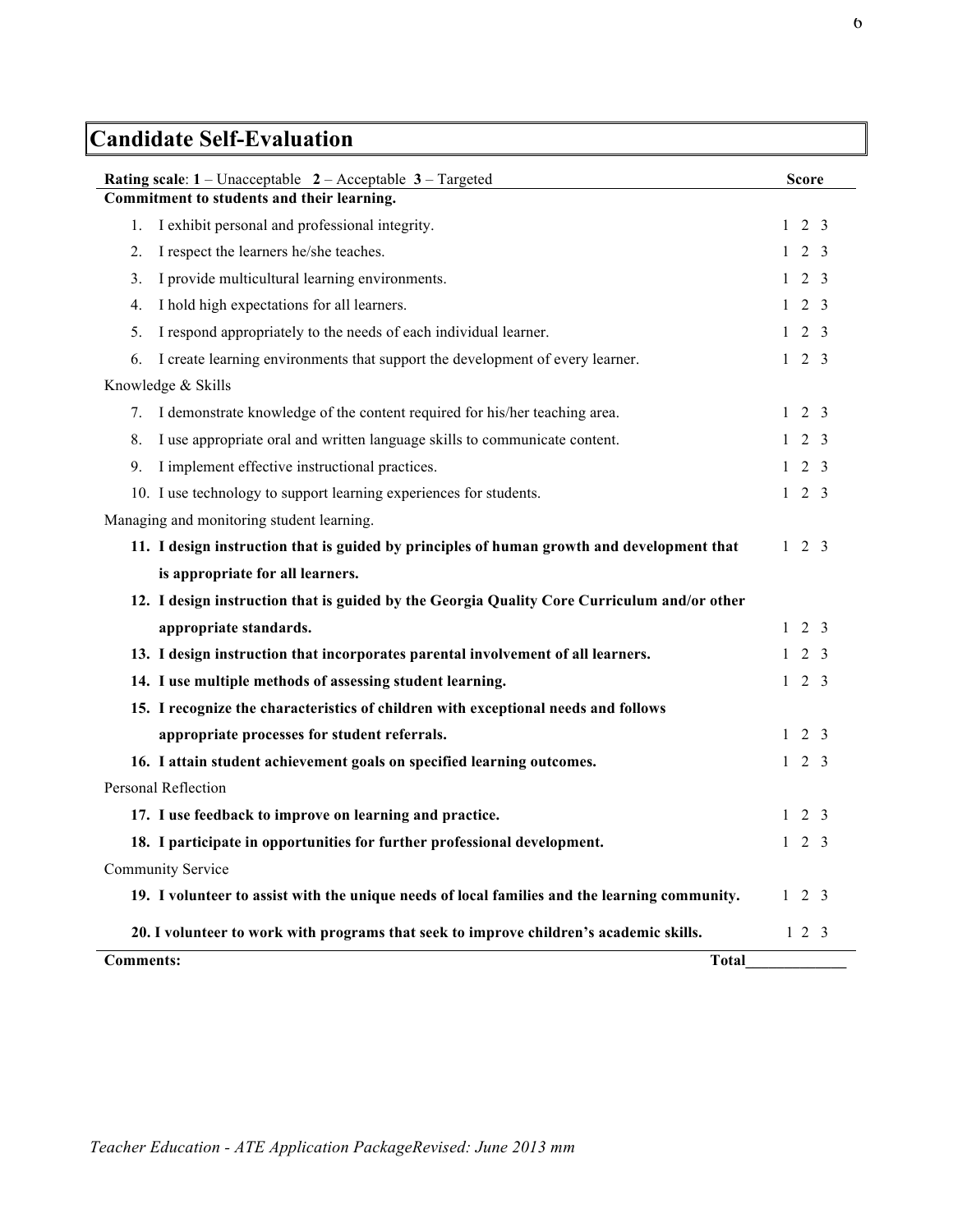7 **Gary Walker, Director Educator Ethics Division 404-232-2700 800-537-5996 Fax: 404-232-2720 ethica@gapsc.com**

**www.gapsc.com**

#### **THE CODE OF ETHICS FOR EDUCATORS** Effective August 15, 2005

#### **Introduction.**

The Code of Ethics for Educators defines the professional behavior of educators in Georgia and serves as a guide to ethical conduct. The Professional Standards Commission has adopted standards that represent the conduct generally accepted by the education profession. The code protects the health, safety and general welfare of students and educators, ensures the citizens of Georgia a degree of accountability within the education profession, and defines unethical conduct justifying disciplinary sanction.

#### **Definitions**

"Certificate" refers to any teaching, service, or leadership certificate, license, or permit issued by authority of the Professional Standards Commission. "Educator" is a teacher, school or school system administrator, or other education personnel who holds a certificate issued by the Professional Standards Commission and persons who have applied for but have not yet received a certificate. For the purposes of the Code of Ethics for

Educators, "educator" also refers to paraprofessionals, aides, and substitute teachers.

"Student" is any individual enrolled in the state's public or private schools from preschool through grade 12 or any individual between and including the ages of 3 and 17.

"Complaint" is any written and signed statement from a local board, the state board, or one or more individual residents of this state filed with the Professional Standards Commission alleging that an educator has breached one or more of the standards in the Code of Ethics for Educators. A "complaint" will be deemed a request to investigate.

"Revocation" is the invalidation of any certificate held by the educator.

"Denial" is the refusal to grant initial certification to an applicant for a certificate.

"Suspension" is the temporary invalidation of any certificate for a period of time specified by the Professional Standards Commission.

"Reprimand" admonishes the certificate holder for his or her conduct. The reprimand cautions that further unethical conduct will lead to a more severe action.

"Warning" warns the certificate holder that his or her conduct is unethical. The warning cautions that further unethical conduct will lead to a more severe action.

"Monitoring" is the quarterly appraisal of the educator's conduct by the Professional Standards Commission through contact with the educator and his or her employer. As a condition of monitoring, an educator may be required to submit a criminal background check (GCIC). The Commission specifies the length of the monitoring period.

#### **Standards**

**Standard 1: Criminal Acts** - An educator should abide by federal, state, and local laws and statutes. Unethical conduct includes but is not limited to the commission or conviction of a felony or of any crime involving moral turpitude. As used herein, conviction includes a finding or verdict of guilty, or a plea of nolo contendere, regardless of whether an appeal of the conviction has been sought; a situation where first offender treatment without adjudication of guilt pursuant to the charge was granted; and a situation where an adjudication of guilt or sentence was otherwise withheld or not entered on the charge or the charge was otherwise disposed of in a similar manner in any jurisdiction. o

**Standard 2: Abuse of Students** - An educator should always maintain a professional relationship with all students, both in and outside the classroom. Unethical conduct includes but is not limited to:

1. committing any act of child abuse, including physical and verbal abuse;

2. committing any act of cruelty to children or any act of child endangerment;

3. committing or soliciting any unlawful sexual act;

4. engaging in harassing behavior on the basis of race, gender, sex, national origin, religion or disability;

5. soliciting, encouraging, or consummating an inappropriate written, verbal, or physical relationship with a student; and

6. furnishing tobacco, alcohol, or illegal/unauthorized drugs to any student or allowing a student to consume alcohol, or illegal/unauthorized rugs.

**Standard 3: Alcohol or Drugs** - An educator should refrain from the use of alcohol or illegal or unauthorized drugs during the course of professional practice. Unethical conduct includes but is not limited to:

1. being on school premises or at a school-related activity involving students while under the influence of, possessing, using, or consuming illegal or unauthorized drugs; and

2. being on school premises or at a school-related activity involving students while documented as being under the influence of, possessing, or consuming alcoholic beverages. A school-related activity includes, but is not limited to, any activity sponsored by the school or school system (booster clubs, parentteacher organizations, or any activity designed to enhance the school curriculum i.e. Foreign Language trips, etc).

**Standard 4: Misrepresentation or Falsification** - An educator should exemplify honesty and integrity in the course of professional practice. Unethical conduct includes but is not limited to:

1. falsifying, misrepresenting, omitting or erroneously reporting professional qualifications, criminal history, college or staff development credit and/or degrees, academic award, and employment history when applying for employment and/or certification or when recommending an individual for employment, promotion, or certification;

2. falsifying, misrepresenting, omitting or erroneously reporting information submitted to federal, state, and other governmental agencies;

3. falsifying, misrepresenting, omitting or erroneously reporting information regarding the evaluation of students and/or personnel;

4. falsifying, misrepresenting, omitting or erroneously reporting reasons for absences or leaves; and

5. falsifying, misrepresenting, omitting or erroneously reporting information submitted in the course of an official inquiry/investigation.

**Standard 5: Public Funds and Property** - An educator entrusted with public funds and property should honor that trust with a high level of honesty, accuracy, and responsibility. Unethical conduct includes but is not limited to:

1. misusing public or school-related funds;

2. failing to account for funds collected from students or parents;

3. submitting fraudulent requests for reimbursement of expenses or for pay;

4. co-mingling public or school-related funds with personal funds or checking accounts; and

5. using school property without the approval of the local board of education/governing board.

*Teacher Education - ATE Application PackageRevised: June 2013 mm*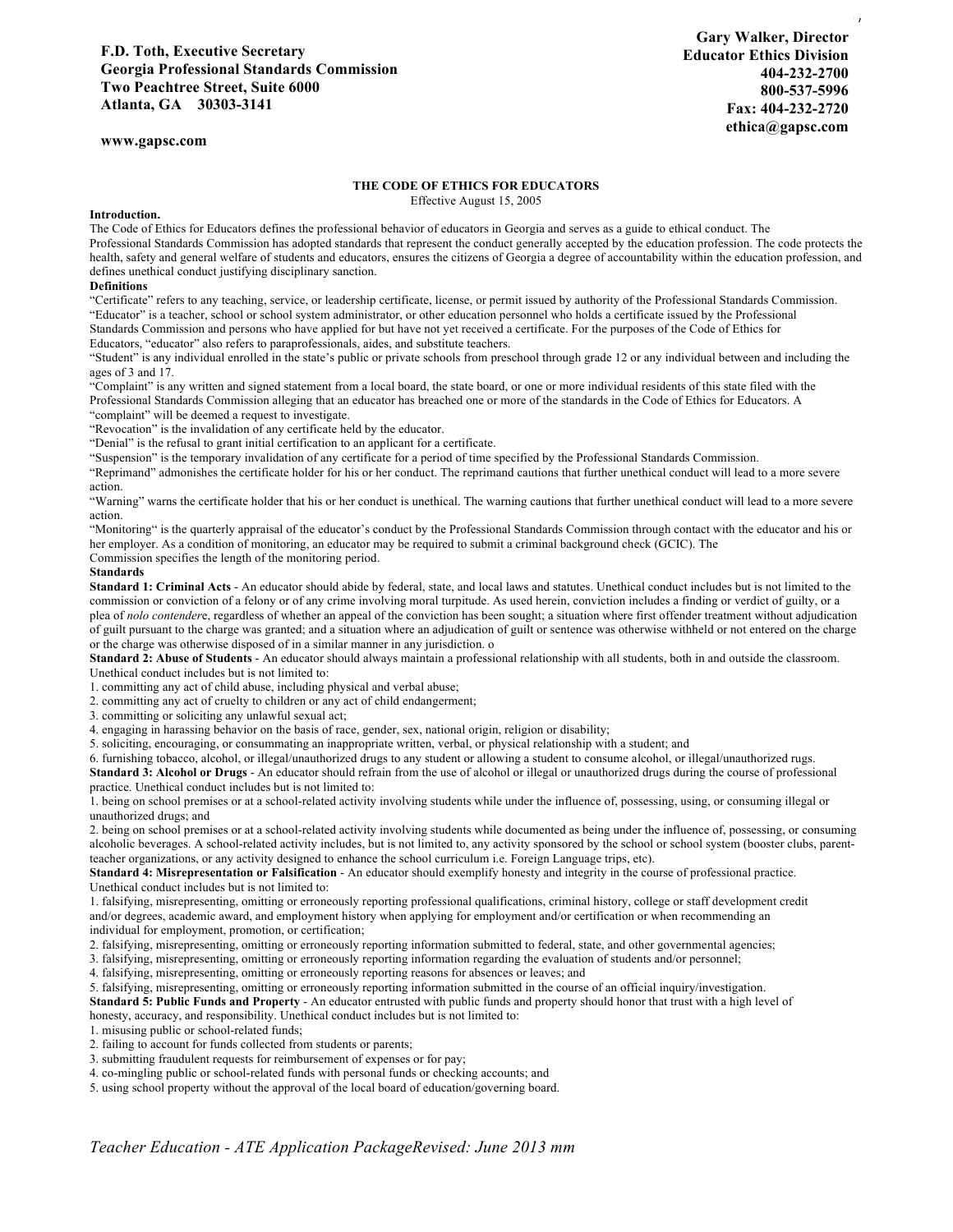Standard 6: Improper Remunerative Conduct - An educator should maintain integrity with students, colleagues, parents, patrons, or businesses when accepting gifts, gratuities, favors, and additional compensation. Unethical conduct includes but is not limited to:

1. soliciting students or parents of students to purchase equipment, supplies, or services from the educator or to participate in activities that financially benefit the educator unless approved by the local board of education/governing board;

2. accepting gifts from vendors or potential vendors for personal use or gain where there may be the appearance of a conflict of interest;

3. tutoring students assigned to the educator for remuneration unless approved by the local board of education/governing board or superintendent; and 4. coaching, instructing, promoting athletic camps, summer leagues, etc. that involves students in an educator's school system and from whom

the educator receives remuneration unless approved by the local board of education/governing board or the superintendent. These types of activities must be in compliance with all rules and regulations of the Georgia High School Association.

**Standard 7: Confidential Information** - An educator should comply with state and federal laws and local school board/governing board policies relating to the confidentiality of student and personnel records, standardized test material and other information covered by confidentiality agreements. Unethical conduct includes but is not limited to:

1. sharing of confidential information concerning student academic and disciplinary records, personal confidences, health and medical information, family status and/or income, and assessment/testing results. unless disclosure is required or permitted by law;

2. sharing of confidential information restricted by state or federal law;

3. violation of confidentiality agreements related to standardized testing including copying or teaching identified test items, publishing or

distributing test items or answers, discussing test items, violating local school system or state directions for the use of tests or test items, etc.; 4. violation of other confidentiality agreements required by state or local policy.

**Standard 8: Abandonment of Contract** - An educator should fulfill all of the terms and obligations detailed in the contract with the local board of education or education agency for the duration of the contract. Unethical conduct includes but is not limited to:

1. abandoning the contract for professional services without prior release from the contract by the employer, and

2. willfully refusing to perform the services required by a contract.

**Standard** 9: **Failure to Make a Required Report** - An educator should file reports of a breach of one or more of the standards in the Code of Ethics for Educators, child abuse (O.C.G.A. §19-7-5), or any other required report. Unethical conduct includes but is not limited to:

1. failure to report all requested information on documents required by the Commission when applying for or renewing any certificate with the Commission.

2. failure to make a required report of a violation of one or more standards of the Code of Ethics for educators of which they have personal knowledge as soon as possible but no later than ninety (90) days from the date the educator became aware of an alleged breach unless the law or local procedures require reporting sooner.

3. failure to make a required report of any violation of state or federal law soon as possible but no later than ninety (90) days from the date the educator became aware of an alleged breach unless the law or local procedures require reporting sooner. These reports include but are not limited to: murder, voluntary manslaughter, aggravated assault, aggravated battery, kidnapping, any sexual offense, any sexual exploitation

of a minor, any offense involving a controlled substance and any abuse of a child if an educator has reasonable cause to believe that a child has been abused.

**Standard 10: Professional Conduct** - An educator should demonstrate conduct that follows generally recognized professional standards.

Unethical conduct is any conduct that impairs the certificate holder's ability to function professionally in his or her employment position or a pattern of behavior or conduct that is detrimental to the health, welfare, discipline, or morals of students.

#### **Reporting**

Educators are required to report a breach of one or more of the Standards in the Code of Ethics for Educators as soon as possible but no later than ninety (90) days from the date the educator became aware of an alleged breach unless the law or local procedures require reporting sooner.

Educators should be aware of local policies and procedures and/or the chain of command for reporting unethical conduct. Complaints filed with the Professional Standards Commission must be in writing and must be signed by the complainant (parent, educator, personnel director, superintendent, etc.). The Commission notifies local and state officials of all disciplinary actions. In addition, suspensions and revocations are reported to national officials, including the NASDTEC Clearinghouse.

#### **Disciplinary Action**

The Professional Standards Commission is authorized to suspend, revoke, or deny certificates, to issue a reprimand or warning, or to monitor the educator's conduct and performance after an investigation is held and notice and opportunity for a hearing are provided to the certificate holder. Any of the following grounds shall be considered cause for disciplinary action against the holder of a certificate:

1. unethical conduct as outlined in The Code of Ethics for Educators, Standards 1-10 (PSC Rule 505-6-.01);

2. disciplinary action against a certificate in another state on grounds consistent with those specified in the Code of Ethics for Educators, Standards 1-10 (PSC Rule 505-6-.01);

3. order from a court of competent jurisdiction or a request from the Department of Human Resources that the certificate should be suspended or the application for certification should be denied for non-payment of child support (O.C.G.A. §19-6-28.1 and §19-11-9.3);

4. notification from the Georgia Higher Education Assistance Corporation that the educator is in default and not in satisfactory repayment status on a student loan guaranteed by the Georgia Higher Education Assistance Corporation (O.C.G.A. §20-3-295);

5. suspension or revocation of any professional license or certificate

6. violation of any other laws and rules applicable to the profession (O.C.G.A. §16-13-111); and

7. any other good and sufficient cause that renders an educator unfit for employment as an educator.

An individual whose certificate has been revoked, denied, or suspended may not serve as a volunteer or be employed as an educator, paraprofessional, aide, substitute teacher or in any other position during the period of his or her revocation, suspension or denial for a violation of The Code of Ethics.

Authority O.C.G.A. § 20-2-200; 20-2-981 through 20-2-984.5

I have read and understand the Code of Ethics for Educators.

Signature: Date: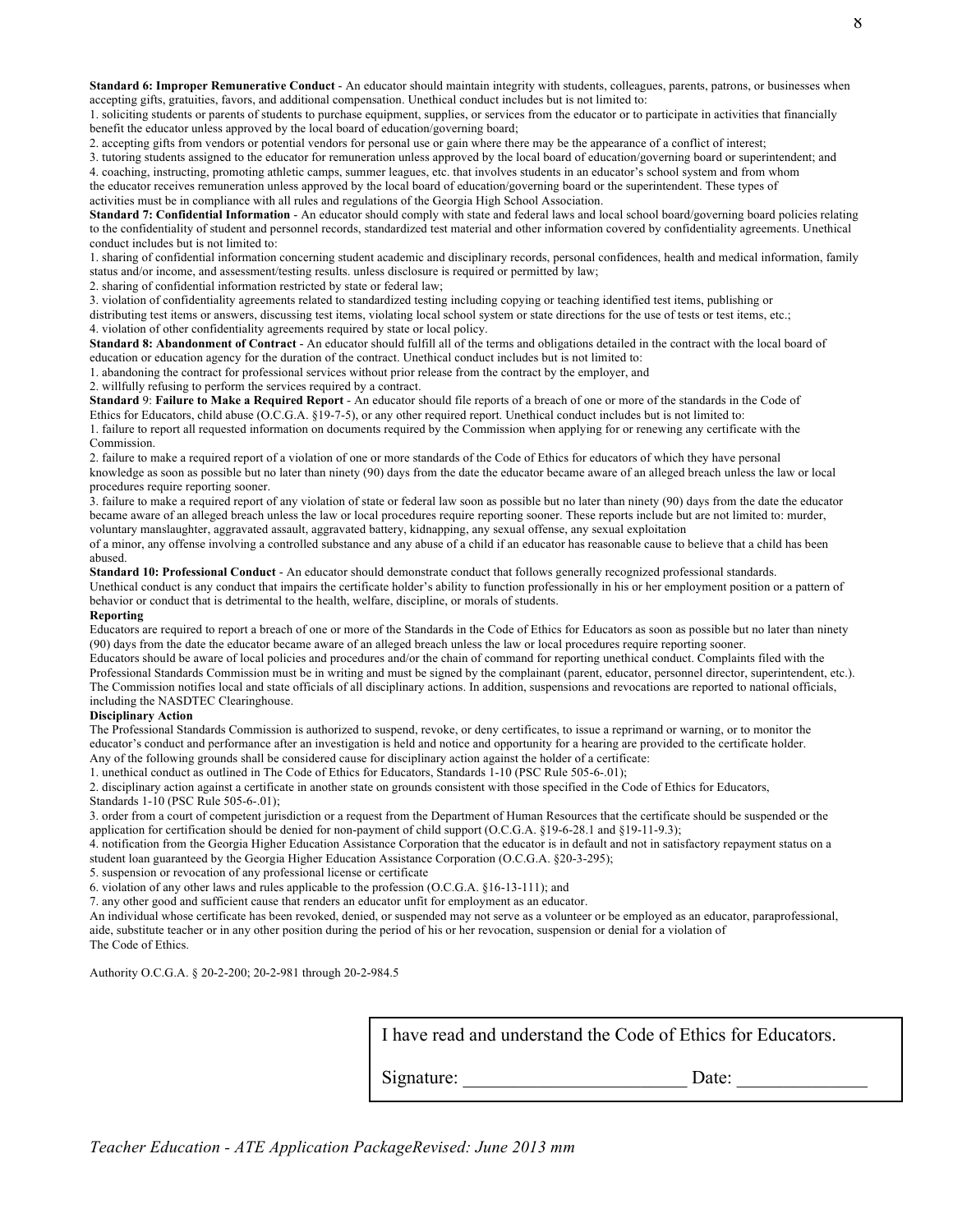## **Application for Admission to the Professional Education Unit-PEU Letter of Recommendation Form**

Applicant: Date:

| <b>SUMMARY EVALUATION</b>    |                                         |                       |                              |         |                                         |  |  |  |
|------------------------------|-----------------------------------------|-----------------------|------------------------------|---------|-----------------------------------------|--|--|--|
|                              | Unacceptable<br><b>Below</b><br>Average | Acceptable<br>Average | Targeted<br>Above<br>Average | Top 10% | Inadequate<br>Opportunity<br>To Observe |  |  |  |
| Research aptitude            |                                         |                       |                              |         |                                         |  |  |  |
| Intellectual ability         |                                         |                       |                              |         |                                         |  |  |  |
| Ability to work with others  |                                         |                       |                              |         |                                         |  |  |  |
| Creativity and imagination   |                                         |                       |                              |         |                                         |  |  |  |
| Maturity                     |                                         |                       |                              |         |                                         |  |  |  |
| Self-confidence              |                                         |                       |                              |         |                                         |  |  |  |
| Communication skills-oral    |                                         |                       |                              |         |                                         |  |  |  |
| Communication skills-written |                                         |                       |                              |         |                                         |  |  |  |
| Analytic ability             |                                         |                       |                              |         |                                         |  |  |  |
| Motivation                   |                                         |                       |                              |         |                                         |  |  |  |
| Potential in career field    |                                         |                       |                              |         |                                         |  |  |  |

**Comment Box:**

**Signature: Date: .**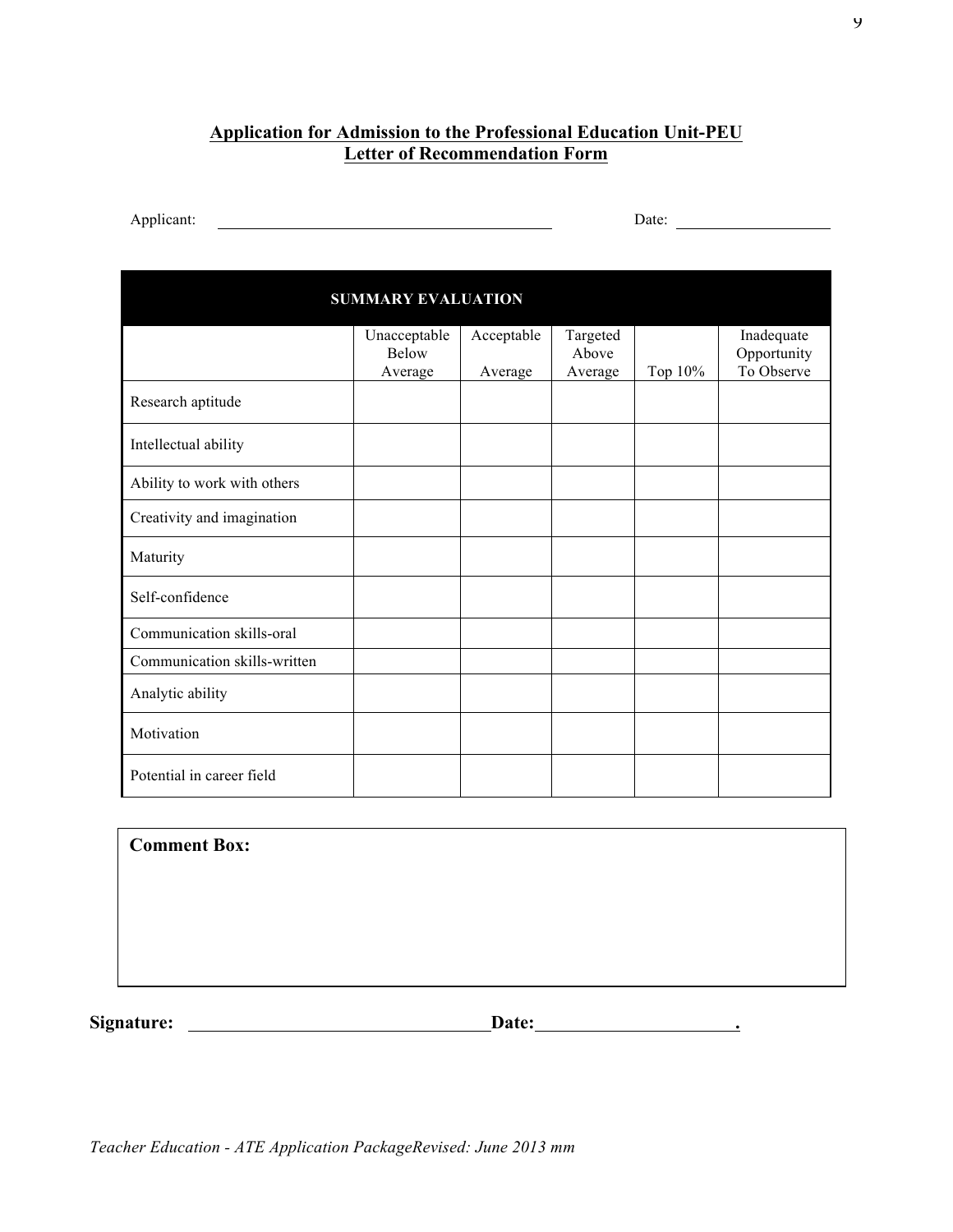# **Application for Admission to the Professional Education Unit-PEU Letter of Recommendation Form**

Applicant: Date:

| <b>SUMMARY EVALUATION</b>    |              |         |         |         |             |
|------------------------------|--------------|---------|---------|---------|-------------|
|                              | Inadequate   |         |         |         |             |
|                              | <b>Below</b> |         | Above   |         | Opportunity |
|                              | Average      | Average | Average | Top 10% | To Observe  |
| Research aptitude            |              |         |         |         |             |
| Intellectual ability         |              |         |         |         |             |
| Ability to work with others  |              |         |         |         |             |
| Creativity and imagination   |              |         |         |         |             |
| Maturity                     |              |         |         |         |             |
| Self-confidence              |              |         |         |         |             |
| Communication skills-oral    |              |         |         |         |             |
| Communication skills-written |              |         |         |         |             |
| Analytic ability             |              |         |         |         |             |
| Motivation                   |              |         |         |         |             |
| Potential in career field    |              |         |         |         |             |

**Comment Box:**

**Signature:** Date: **Date: Date: Date: Date: Date: Date: Date: Date: Date: Date: Date: Date: Date: Date: Date: Date: Date: Date: Date: Date: Date: Date: Date: Date: Date: Da** 

<u> 1980 - Johann Barbara, martxa alemaniar a</u>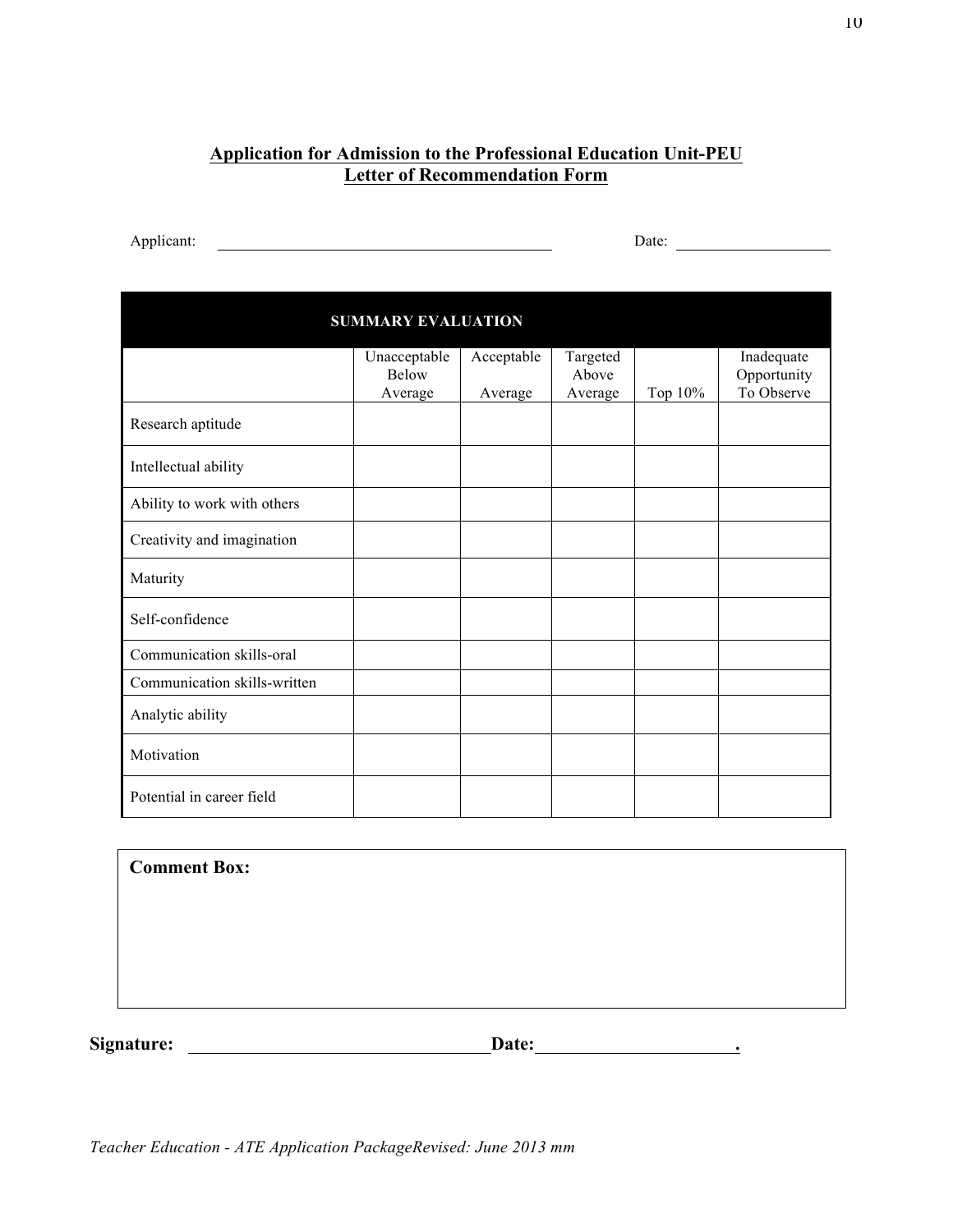## **Essay Analysis and Critique Rubric**

The Professional Education Unit—PEU *(College of Education and College of Arts & Sciences)*

| Name: | <b>RAM ID:</b> |  |
|-------|----------------|--|
|       |                |  |
|       |                |  |

**Essay Topic**: How will I use my content knowledge, technological skills, and cultural awareness to influence and transform the students that I work with while maintaining Ethical Standards when I become a Educator?

## **Applicant's Checklist**

- Two-page minimum and introductory paragraph
	- Typed, double spaced Minimum 3-paragragh body
- Times New Roman font The Concluding paragraph
	- 12 point size

|                | <b>Scoring Key</b>                                                                                                                                                                                                                                                                                          | <b>Appraisal</b> | <b>Remarks</b> |
|----------------|-------------------------------------------------------------------------------------------------------------------------------------------------------------------------------------------------------------------------------------------------------------------------------------------------------------|------------------|----------------|
|                | <b>Content</b>                                                                                                                                                                                                                                                                                              |                  |                |
|                | 3 = Well organized and developed content, good use and interpretation of<br>professional code of ethics, good focus of how writer wants to impact students<br>as an educator, understands philosophy of education concepts. Demonstrates<br>awareness of Cultural impacts on Learning and Teaching.         |                  |                |
|                | 2 = Some organization to content, little interpretation of professional code of<br>ethics, questionable focus on why writer wants to become educator, questionable<br>understanding of philosophy of education concept. Little understanding of the<br>Impact of Cultural systems on Learning and Teaching. |                  |                |
|                | 1 = Little organization, little interpretation of professional code of ethics, little focus<br>on why writer wants to become educator, no understanding of philosophy of<br>education concepts. No Understanding of Cultural impacts on Learning and<br>Teaching.                                           |                  |                |
| II.            | <b>Style</b>                                                                                                                                                                                                                                                                                                |                  |                |
|                | 3 = Fluid, easy to read, excellent use of word, descriptive, concise follows<br>assigned task.                                                                                                                                                                                                              |                  |                |
|                | 2 = Easy to read but lacking in descriptive quality, some rambling, some misuse<br>of words, drifts from assigned task.                                                                                                                                                                                     |                  |                |
|                | 1 = difficult to follow, extensive rambling, little description, directions not followed.                                                                                                                                                                                                                   |                  |                |
| $\mathbf{III}$ | <b>Mechanics</b>                                                                                                                                                                                                                                                                                            |                  |                |
|                | 3 = Targeted: Excellent command of grammar & mechanics; few, if any<br>Errors.                                                                                                                                                                                                                              |                  |                |
|                | 2 = Acceptable : Good command of grammar & mechanics; some errors<br>but does not impede comprehension of content                                                                                                                                                                                           |                  |                |
|                | 1 = Unacceptable: Poor command of grammar & mechanics;<br>numerous errors                                                                                                                                                                                                                                   |                  |                |
|                | <b>ADD</b> Sections I thru III                                                                                                                                                                                                                                                                              |                  |                |
|                | <b>MULTIPLY</b> score x 11                                                                                                                                                                                                                                                                                  |                  |                |
|                | (Minimal Passing Score = 77)<br><b>Total Evaluation Score</b>                                                                                                                                                                                                                                               |                  |                |